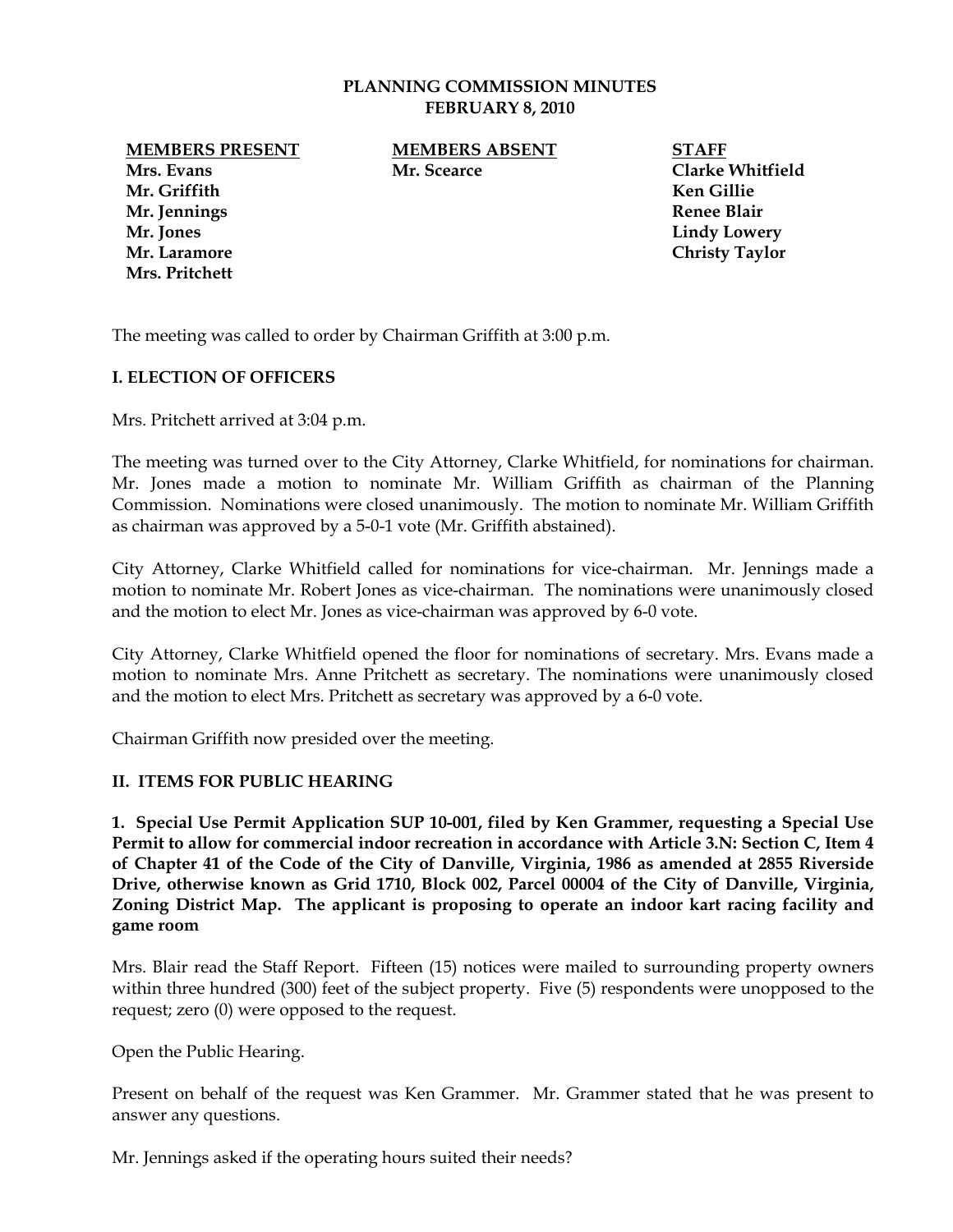Mr. Grammer responded that the hours were fine.

Mr. Griffith asked if the condition of using electric carts was suitable?

Mr. Grammer responded that was part of their business plan. He stated that it helps with their need of certain air handling.

Mr. Jennings asked if the hours twelve (12) p.m. meant noon or midnight?

Mr. Griffith responded midnight.

Mr. Jones asked will the meeting areas be used for parties?

Mr. Grammer responded that some of the small areas within the fifty thousand (50,000) square feet will be used for smaller birthday type activities, but the remaining square footage of the area is approximately seventeen (17,000) square feet; and one of the proposed uses is to have larger meeting areas for banquets and similar uses within the community.

Mr. Jones asked if they had a time frame as to when this might be up and running?

Mr. Grammer responded that they hope to be up and running within three (3) months from the moment of full funding.

Mr. Gillie stated that the hours should state twelve (12) a.m. not twelve (12) p.m.

Mrs. Evans asked if on Fridays would anyone would want to stay past ten (10) p.m.?

Mr. Grammar responded yes and asked Staff if they could change the hours on Friday to close at midnight as well.

Mr. Griffith asked if Staff had any objections?

Mr. Gillie responded that Staff was not opposed to it.

Mr. Griffith asked if there were any other localities that had this type of business?

Mr. Grammer responded yes. Mr. Grammer stated that this is one of the fastest growing motorsports related activities in North America and most of the major metropolitan areas that are close to major road race facilities have this type of facility available to them. There are facilities in Greensboro, Raleigh, and most of the major larger cities. They are quite common.

Close the Public Hearing.

**Mrs. Pritchett made a motion to recommend approval of Special Use Permit Application SUP 10- 001 with recommendations per staff, including changing the hours of operation to Sunday thru Thursday Eight (8) a.m. to Ten (10) p.m. and Friday and Saturday Eight (8) a.m. to midnight. Mrs. Evans seconded the motion. The motion was approved by a 6-0 vote.** 

**2. Special Use Permit Application SUP 10-002, filed by Tripps Properties, III, requesting a Special Use Permit to allow for commercial indoor recreation in accordance with Article 3.N: Section C, Item 4 of Chapter 41 of the Code of the City of Danville, Virginia, 1986 as amended at**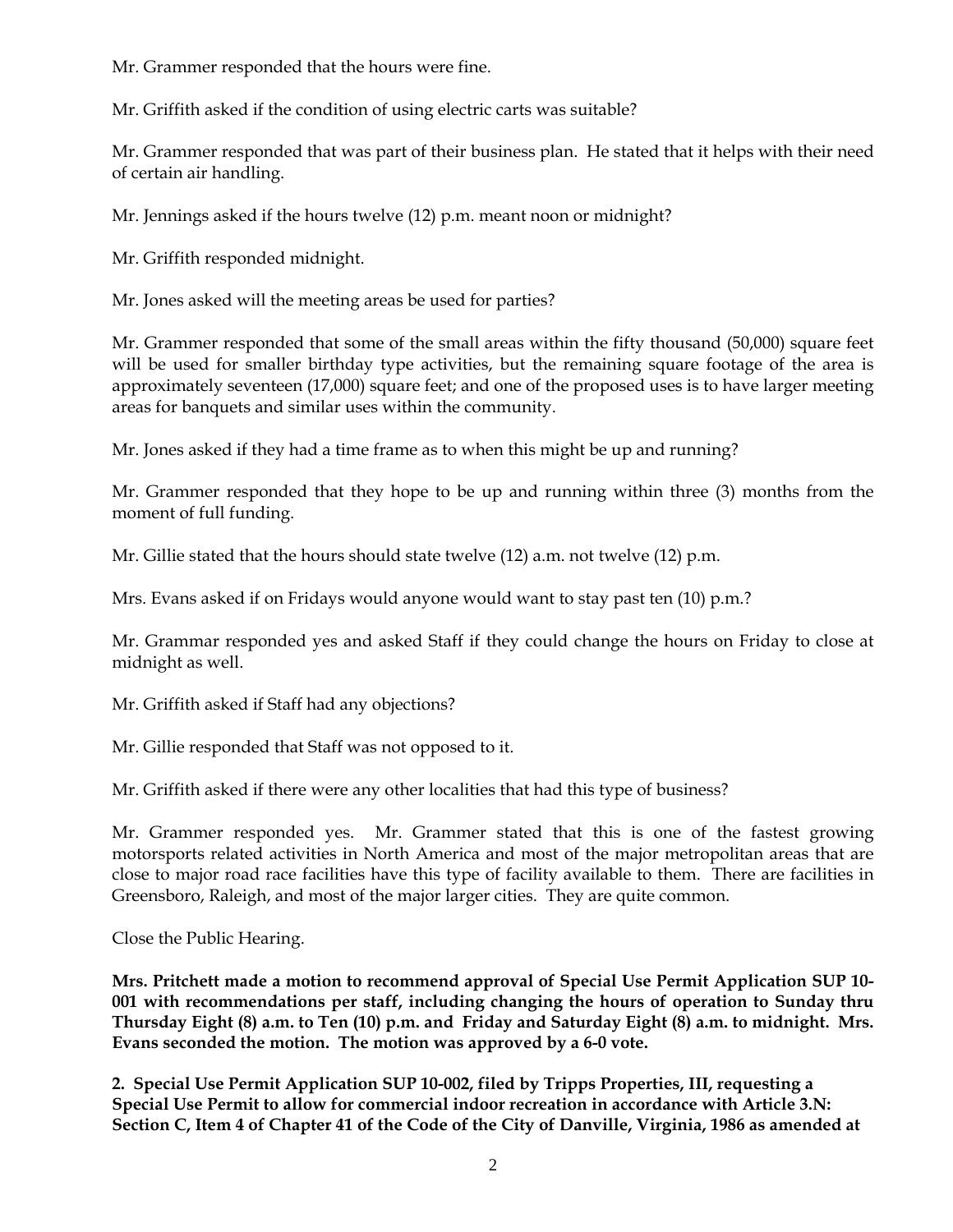**140 Crown Drive, otherwise known as Grid 1709, Block 002, Parcel 00003 of the City of Danville, Virginia, Zoning District Map. The applicant is proposing to have multiple indoor game machines and pool tables.** 

**3. Special Use Permit Application SUP 10-003, filed by Tripps Properties, III, requesting a Special Use Permit to allow for a waiver of yard requirements in accordance with Article 3.N: Section C, Item 21 of Chapter 41 of the Code of the City of Danville, Virginia, 1986 as amended at 140 Crown Drive, otherwise known as Grid 1709, Block 002, Parcel 00003 of the City of Danville, Virginia, Zoning District Map. The applicant is requesting a 7' 10" front setback along Crown Drive where 40' is required.** 

Mr. Lowery read the Staff Report. Eight (8) notices were mailed to surrounding property owners within three hundred (300) feet of the subject property. Zero (0) respondents were unopposed to the request; Zero (0) were opposed to the request.

Open the Public Hearing.

Present on behalf of the request was Tom Mincher. Mr. Mincher stated that he would like to expand the Sunday hours of operation to twelve (12) a.m. due to the televised sporting events held on Sundays.

Mr. Griffith asked what are the current operating hours?

Mr. Mincher responded that he was not sure what the hours were for this particular Rock-o-la because they vary.

Mr. Griffith asked are they at least midnight now?

Mr. Mincher responded yes.

Mr. Gillie stated that the current hours on Sunday are ten (10) p.m. but Staff was not opposed to changing the hours.

Mr. Jones asked if the pool tables are money makers, could they take out other machines and put in more pool tables? Is there a reason for the four (4)?

Mr. Gillie responded that it was kept at four (4) to keep the facility from becoming an actual pool hall which is not permitted under our Zoning Code. There is a limit as to what is considered accessory verses what is a primary use facility. The twenty (20) machines also focus more on what is a sports bar restaurant type facility. Mr. Gillie stated that four (4) was what Staff felt they could justify.

Mrs. Pritchett asked if Mr. Mincher wanted to change the number of pool tables or machines?

Mr. Mincher responded that the numbers were adequate.

Mr. Gillie stated they requested two (2) pool tables and less machines so Staff gave them some room to expand.

Mr. Mincher stated they plan to put two (2) pool tables in the facility. The current operation they have in the Raleigh market has two (2) pool tables and in that facility approximately seventy (70) percent of their sales is food.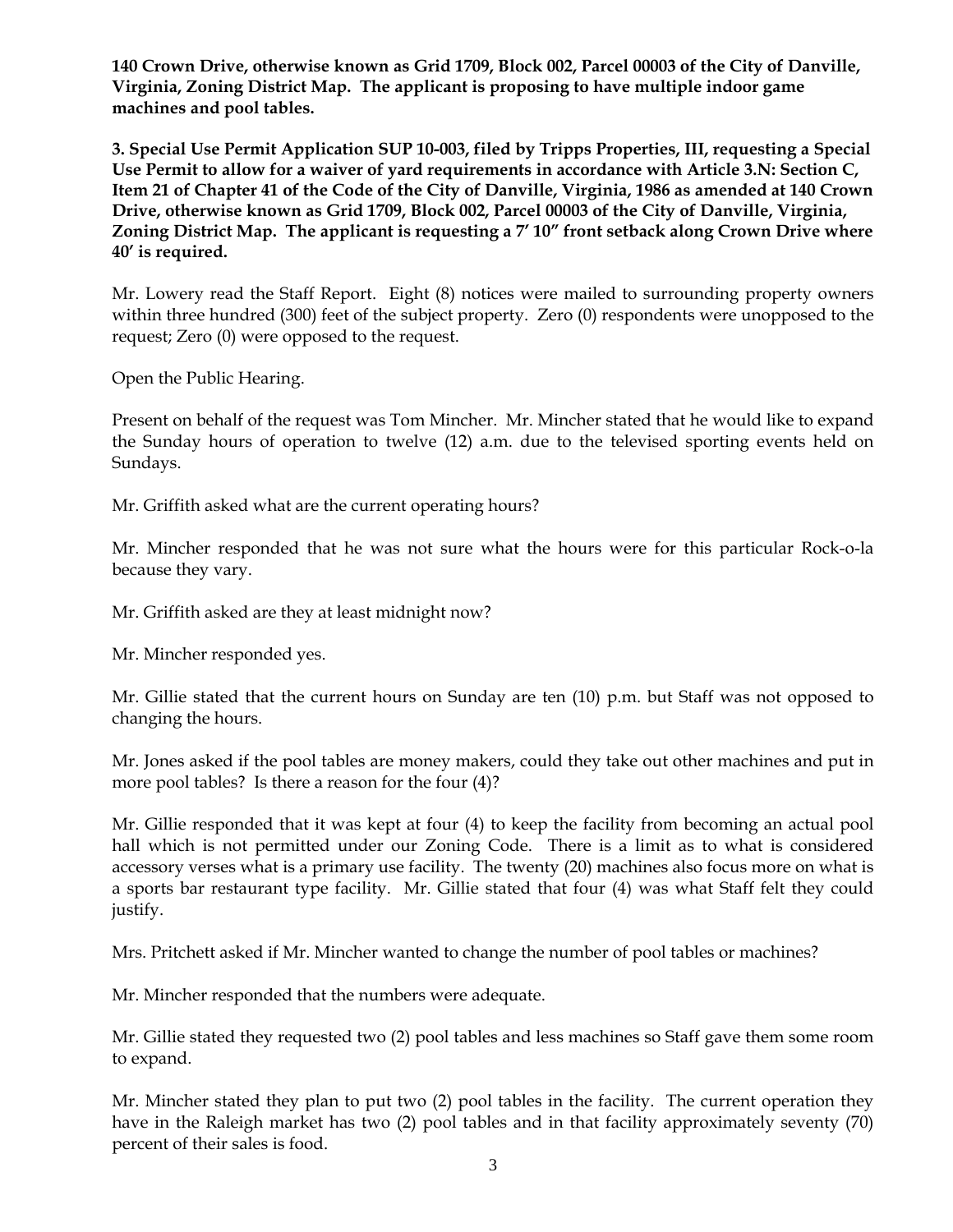Mr. Griffith asked if they were comfortable with the limitations and changing the Sunday hours to midnight?

Mr. Mincher responded yes.

Mr. Jennings asked if the land was separated from the rest of the buildings and would they have their own parking without interfering with other businesses in the area?

Mr. Mincher responded that they had more than adequate parking to meet the requirements.

Mr. Jones asked Staff what percent of gross receipts must be related to food compared to alcohol?

Mr. Mincher responded that he did not know the Virginia requirements, but in North Carolina you are required to have at least fifty (50) percent food sale receipts. In the past, this type of restaurant is typically run about twenty (20) to eighty (80) percent in food sales. It is expected to be approximately seventy (70) percent food sales to thirty (30) percent alcohol sales.

Mr. Whitfield stated that Virginia does have a requirement of around fifty (50) or fifty-one (51) percent food sales.

Mr. Jones asked if meeting these requirements would be an issue?

Mr. Whitfield responded that would be an issue between Virginia ABC and their corporation.

Mr. Jones asked when they anticipated making the change and opening?

Mr. Mincher responded everything should be in place by middle of the summer.

Mr. Griffith asked Staff if the addition would cause traffic flow problems?

Mr. Gillie responded that Staff did not anticipate any problems with traffic flow and it should not impact existing drive entrances or site distances from any of the streets. They already have a wall that blocks their dumpsters and construction is going out to where the wall is. There will not be any structure that extends further than what is there now.

Mr. Gillie stated there was a question on parking. Mr. Gillie stated that a proposed addition will come out the front of the building towards Piedmont which will remove approximately ten (10) parking spaces. Currently they are in excess of our requirements, and even with the addition removing the ten (10) spaces they will still be in excess of what our parking requirements are. Therefore, parking will not be an issue according to City Code.

Close the Public Hearing.

**Mr. Laramore made a motion to recommend approval of Special Use Permit Application SUP 10- 002 with conditions per staff including the change of hours of operation on Sunday from ten (10) p.m. to twelve (12) midnight. Mr. Jennings seconded the motion. The motion was approved by a 6-0 vote.**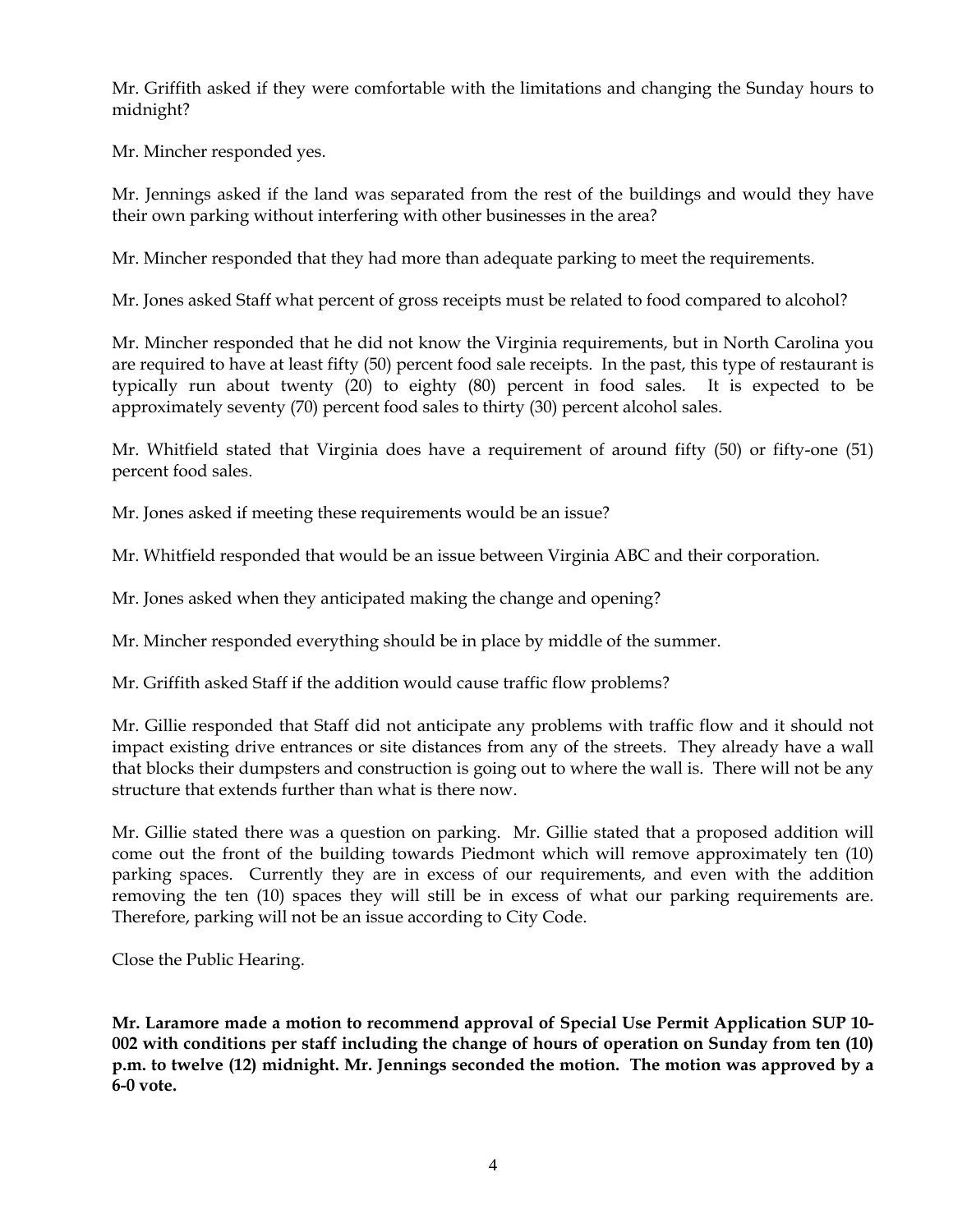**Mrs. Evans made a motion to recommend approval of Special Use Permit Application SUP 10-003 with conditions per staff. Mr. Jennings seconded the motion. The motion was approved by a 6-0 vote.** 

# **III. ITEMS NOT FOR PUBLIC HEARING**

**4. Review of a Final Major Subdivision Plat for the extension of Covington Court.** 

Mr. Gillie read the staff report.

**Mr. Jennings made a motion to approve the Resolution granting approval of a Final Major Subdivision Plat for the extension of Covington Court. Mrs. Pritchett seconded the motion. The motion was approved by a 6-0 vote.** 

# **IV. MINUTES**

**Mrs. Evans made a motion to approve the minutes from the December 7, 2009 meeting. Mr. Laramore seconded the motion. The minutes were approved by a 6-0 vote.** 

### **V. OTHER BUSINESS**

Mr. Gillie stated that there were no items that went to City Council last month.

Mr. Gillie stated that they have been pushing everyone to fill out their Census forms. It is critical for everyone to fill those out and send them back in. The more information we get the more it will impact Danville. A lot of funding depends on the Census forms. The comprehensive plan consultant is working on it and planning on scheduling the next meeting late February or early March. Mr. Gillie stated if anyone has any scheduling conflicts, please inform Staff.

Mr. Gillie congratulated the elected officers.

Mrs. Pritchett asked if the meeting minutes could be emailed to each member once they were completed?

Mr. Gillie asked do we have everyone's email address?

Mr. Griffith stated that Mrs. Taylor passed out a form containing the contact information of each member. Mr. Griffith requested that each member review the information, make any necessary changes, and return to Mrs. Taylor. Mr. Griffith stated that he had asked Mrs. Taylor to send each member a list of all the contact information.

Mr. Gillie stated that if we had all of the contact information we could email the information to the members.

Mr. Jones asked if the City would put any information regarding the Census in the newspaper?

Mr. Gillie responded that the City cable channel has and the newspaper ran an editorial about the Census. Mr. Gillie stated we are trying to get notice out to the public. The Census is done the first of April, so it is that time. There was an article this weekend about the Census spending two and a half  $(2 \frac{1}{2})$  million dollars on advertising to let people know this is coming up. This is a critical thing for Danville because a lot of the grant funding is based on those numbers. We need people to fill out the forms as accurately as possible because it does have a large impact on City services.